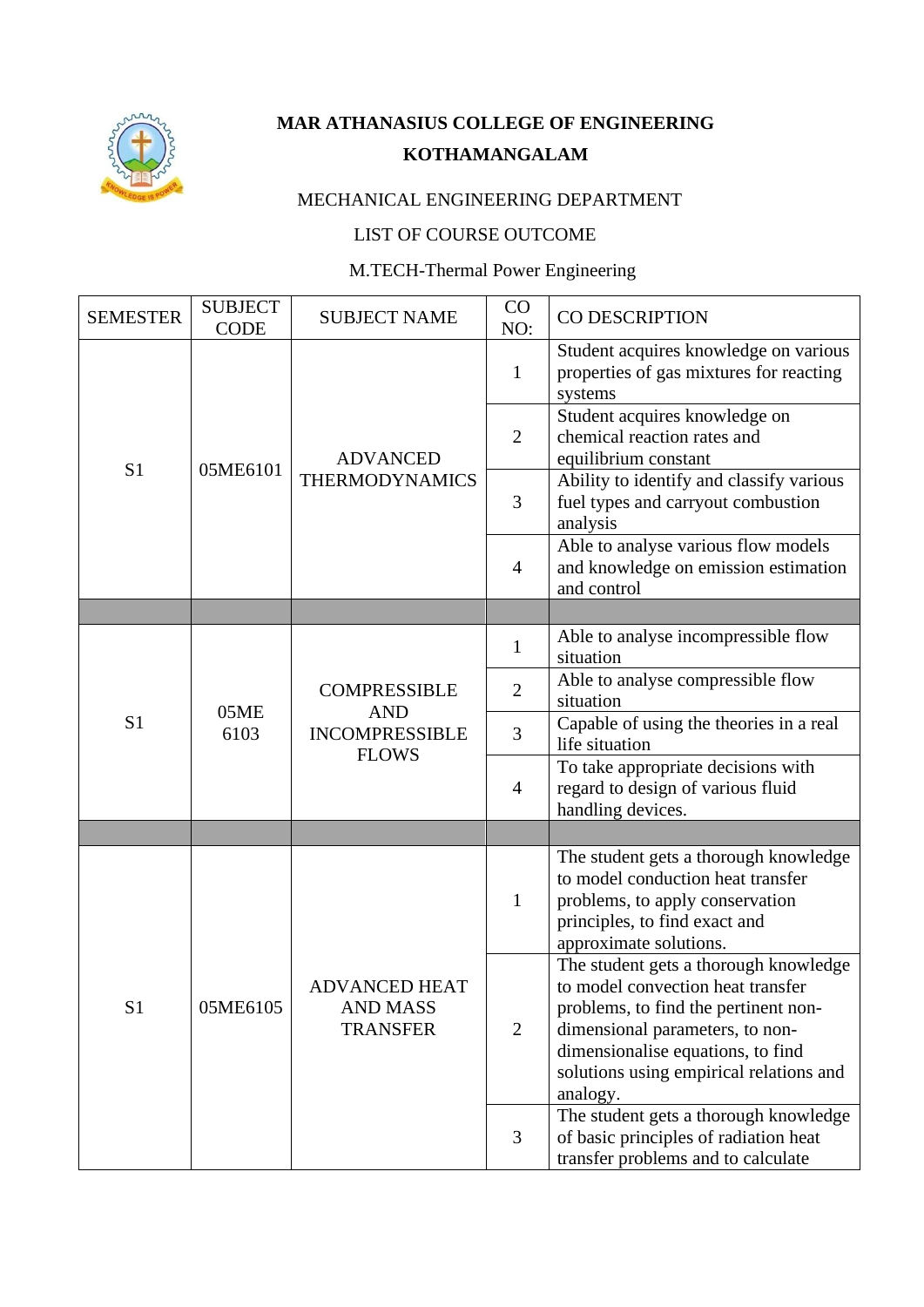|                |              |                                                             | $\overline{4}$ | radiation heat exchange in simple<br>geometries.<br>The student gets a thorough knowledge<br>of basic principles in boiling<br>&condensation and to mass transfer.     |
|----------------|--------------|-------------------------------------------------------------|----------------|------------------------------------------------------------------------------------------------------------------------------------------------------------------------|
|                |              |                                                             |                |                                                                                                                                                                        |
| S <sub>1</sub> | 05ME<br>6107 | <b>NUMERICAL</b><br><b>METHODS IN</b><br><b>ENGINEERING</b> | $\mathbf{1}$   | An ability to apply approximation<br>techniques as well as to carry out<br>iterative techniques to solve complex<br>engineeing problems                                |
|                |              |                                                             | $\mathbf{2}$   | An ability to apply various<br>interpolation and numerical calculus<br>methods to solve Engineering<br>problems.                                                       |
|                |              |                                                             | 3              | An ability to apply various<br>transformation techniques and boundry<br>codition differential equations to solve<br>Engineering problems.                              |
|                |              |                                                             | 4              | An ability to apply regression and<br>optimisation methods to solve<br>engineering problems                                                                            |
|                |              |                                                             |                |                                                                                                                                                                        |
| S <sub>1</sub> | ME 6111      | <b>SOLAR ENERGY</b><br><b>TECHNOLOGY</b>                    | $\mathbf{1}$   | Students will be able to understand<br>solar radiation energy and how it is<br>measured.                                                                               |
|                |              |                                                             | $\overline{2}$ | Students will be able to perform design<br>and optimization of flat plate and<br>cocentrating collectors                                                               |
|                |              |                                                             | 3              | students will be able to understand<br>passive devices which uses solar<br>energy and perform calculation on<br>wind and solar energy conversion and<br>its economics. |
|                |              |                                                             | $\overline{4}$ | Students will be able to acquire<br>knowledge on various solar direct<br>conversion systems.                                                                           |
|                |              |                                                             |                |                                                                                                                                                                        |
| S <sub>1</sub> | 05ME<br>6177 | <b>RESEARCH</b><br><b>METHODOLOGY</b>                       | $\mathbf{1}$   | To understand the significance of<br>different types of research and its<br>various stages.                                                                            |
|                |              |                                                             | $\overline{2}$ | To have a clear understanding of types<br>of data and of various methods<br>available for data collection.                                                             |
|                |              |                                                             | 3              | To have an idea of different methods<br>available for analyzing data and for<br>interpretation of results                                                              |
|                |              |                                                             | 4              | To understand the right way of<br>reporting and presenting the outcome<br>of research                                                                                  |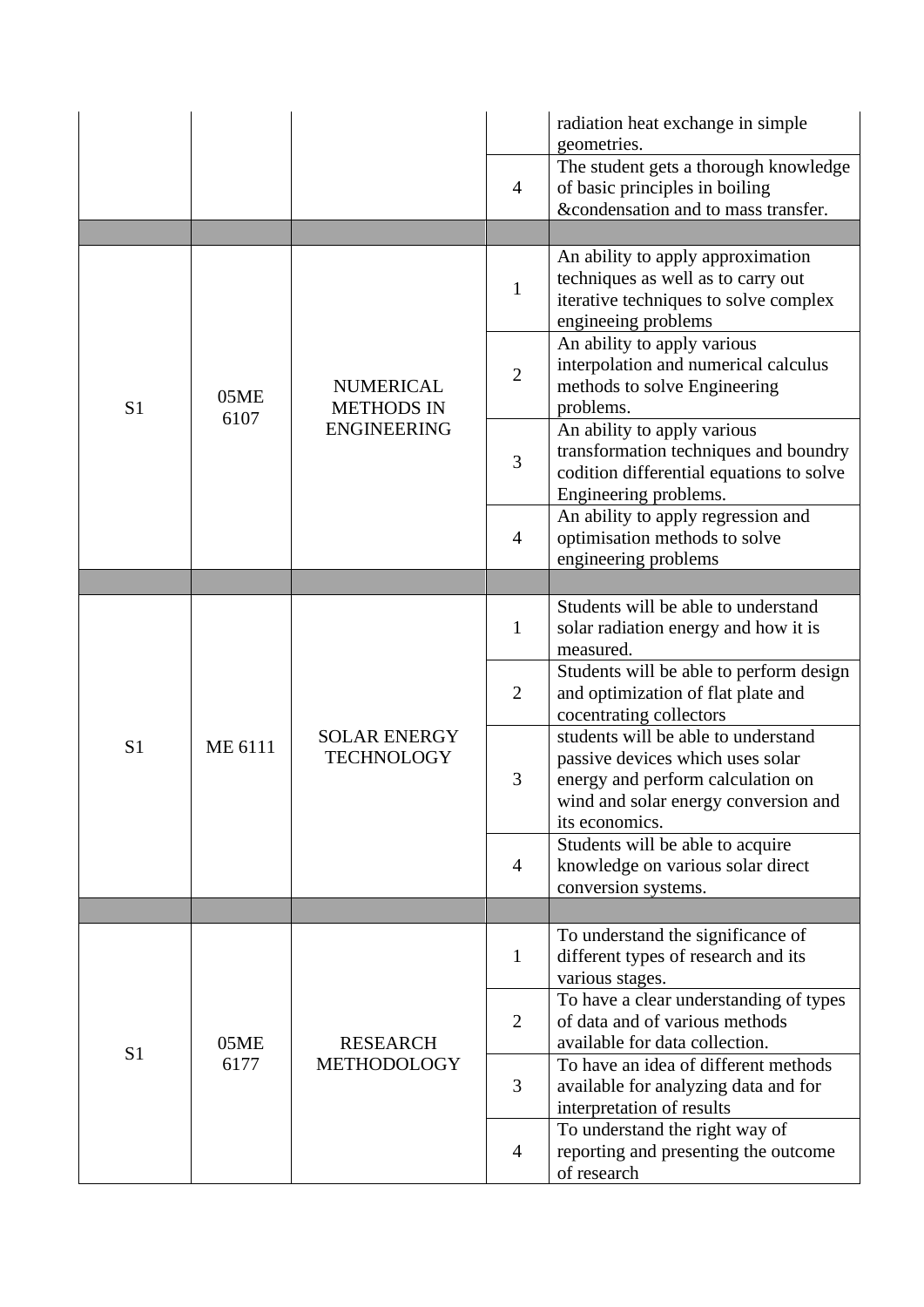| S <sub>1</sub> | 05ME6191 | <b>THERMAL POWER</b><br>LAB                             | $\mathbf{1}$   | To impart knowledge about the<br>performance of I C engines, to gain<br>experience in the analysis of exhaust<br>gas emissions. Familiarized with the<br>thermal power plants. |
|----------------|----------|---------------------------------------------------------|----------------|--------------------------------------------------------------------------------------------------------------------------------------------------------------------------------|
|                |          |                                                         | $\mathfrak{2}$ | A good understanding about various<br>modes of heat transfer along with<br>detailed concept in conduction heat<br>transfer                                                     |
|                |          |                                                         | 3              | Capability to solve convection Heat<br>Transfer Problems with help of various<br>non-dimensional numbers and their<br>emperical relations                                      |
|                |          |                                                         | $\overline{4}$ | Ability to design and analyse various<br>types of fins                                                                                                                         |
|                |          |                                                         | 5              | Ability to design and analyse various<br><b>Heat Exchangers</b>                                                                                                                |
|                |          |                                                         | 6              | Detailed concept in Radiation Heat<br>Transfer and radiation shields                                                                                                           |
|                |          |                                                         | $\mathbf{1}$   |                                                                                                                                                                                |
|                | 05ME6102 | <b>Measurement Systems</b><br>In Thermal<br>Engineering | $\overline{2}$ | Able to make a suitable selection of<br>the appropriate instrument for a<br>purpose                                                                                            |
| S <sub>1</sub> |          |                                                         | 3              | Able to select the sensors according to<br>the need                                                                                                                            |
|                |          |                                                         | 4              | Able to do the analysis of the<br>measurements                                                                                                                                 |
|                |          |                                                         |                |                                                                                                                                                                                |
| S <sub>2</sub> | 05ME6104 | <b>Computational Fluid</b><br>Dynamics                  | $\mathbf{1}$   | To impart basic knowledge of<br>governing equations and mathematical<br>behavior of partial differential<br>equations.                                                         |
|                |          |                                                         | $\overline{2}$ | To impart the knowledge in finite<br>difference method (FDM).                                                                                                                  |
|                |          |                                                         | 3              | To impart the knowledge in finite<br>volume method (FVM) for steady and<br>unsteady flow                                                                                       |
|                |          |                                                         | $\overline{4}$ | To create confidence to solve complex<br>problems in the field of fluid flow and<br>heat transfer using high speed<br>computers.                                               |
|                |          |                                                         |                |                                                                                                                                                                                |
| S <sub>2</sub> | 05ME6106 | Design Of Heat<br><b>Transfer Equipments</b>            | $\mathbf{1}$   | The students gain knowledge of flow<br>arrangments, for the design and<br>performance analysis of double pipe<br>heat exchangers.                                              |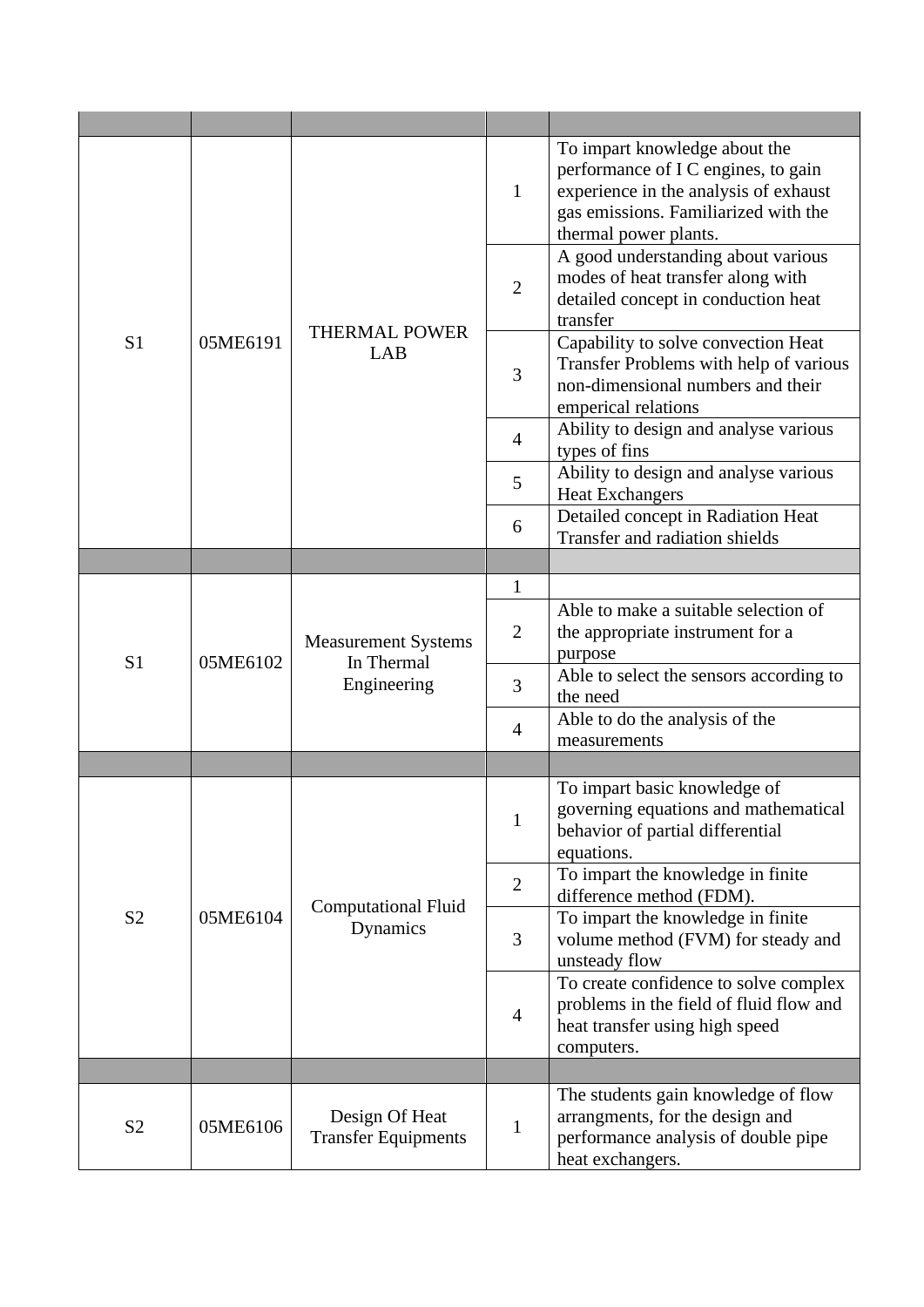|                |               |                                                   | $\overline{2}$ | The students get a thorough knowledge<br>to design, to calculate pressure drop<br>and the effect of fouling and flow<br>arrangements on the performance of<br>shell and tube heat exchangers. |
|----------------|---------------|---------------------------------------------------|----------------|-----------------------------------------------------------------------------------------------------------------------------------------------------------------------------------------------|
|                |               |                                                   | 3              | The students will be able to design and<br>analyse the performance of cooling<br>towers.                                                                                                      |
|                |               |                                                   | $\overline{4}$ | The students gain knowledge of the<br>basic principles of plate heat<br>exchangers, heat pipes and their<br>applications.                                                                     |
|                |               |                                                   |                |                                                                                                                                                                                               |
| S <sub>2</sub> | 05ME6122      | <b>Alternative Fuels For</b><br><b>IC</b> Engines | $\mathbf{1}$   | Gain a working understanding of the<br>engineering issues and perspective<br>affecting fuel and engine developments                                                                           |
|                |               |                                                   | $\overline{2}$ | Examine future trends and<br>developments, including hydrogen as<br>an internal combustion fuel                                                                                               |
|                |               |                                                   | 3              | Explore further fuel specification and<br>performance requirements for<br>advanced combustion systems                                                                                         |
|                |               |                                                   |                |                                                                                                                                                                                               |
| S <sub>2</sub> | 05 ME<br>6132 | Advanced<br>Refrigeration                         | $\mathbf{1}$   | Able to understand the working and<br>performance of Vapour compression<br>refrigeration system and its<br>components under different operating<br>conditions.                                |
|                |               |                                                   | $\overline{2}$ | Able to understand the working and<br>performance of Vapour Absorption<br>refrigeration system and its<br>components under different operating<br>conditions.                                 |
|                |               |                                                   | 3              | Able to understand the working and<br>performance of Air refrigeration<br>system and its components under<br>different operating conditions.                                                  |
|                |               |                                                   | $\overline{4}$ | Able to design suitable refrigeration<br>system including selection of suitable<br>refrigerant.                                                                                               |
|                |               |                                                   |                |                                                                                                                                                                                               |
| S <sub>2</sub> | 05ME<br>6166  | Seminar - I                                       | $\mathbf{1}$   | To assess the debating capability of the<br>student to present a technical topic.                                                                                                             |
|                |               |                                                   | $\overline{2}$ | To impart training to a student to face<br>audience and present his ideas and thus<br>creating in him self esteem and<br>courage that are essential for an<br>engineer                        |
|                |               |                                                   | 6              |                                                                                                                                                                                               |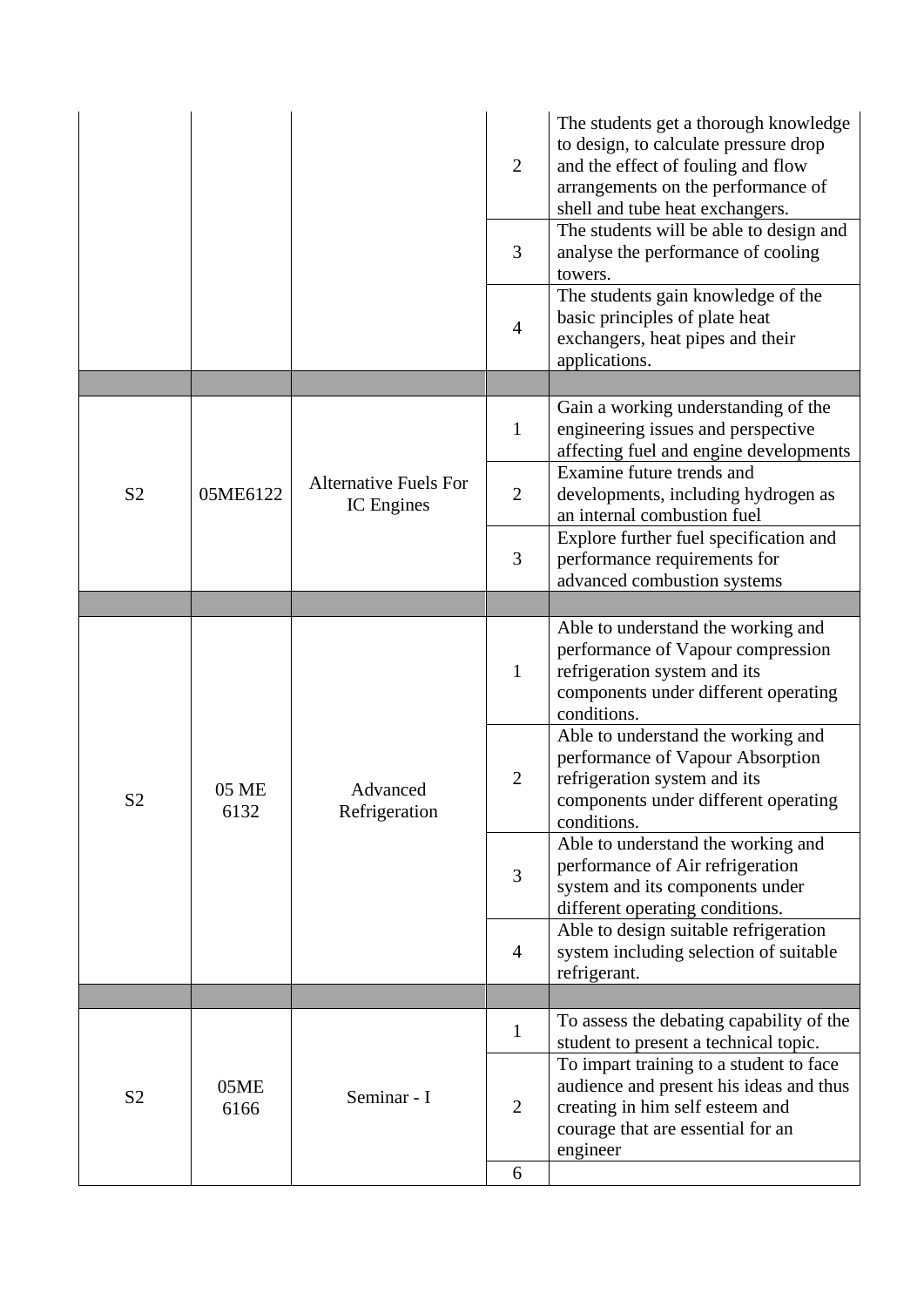| S <sub>2</sub> | 05ME6188     | Mini Project                                                     | 1              | To assess the debating capability of the<br>student to present a technical topic.<br>Also to impart training to a student to<br>face audience and present his ideas and<br>thus creating in him self esteem and<br>courage that are essential for an<br>engineer |
|----------------|--------------|------------------------------------------------------------------|----------------|------------------------------------------------------------------------------------------------------------------------------------------------------------------------------------------------------------------------------------------------------------------|
|                |              |                                                                  |                |                                                                                                                                                                                                                                                                  |
|                |              | CFD Lab                                                          | $\mathbf{1}$   | Ability for design and geometric<br>modelling of simple fluid flow and<br>heat transfer systems in ANSYS                                                                                                                                                         |
|                |              |                                                                  | $\overline{2}$ | Ability to use various meshing tools                                                                                                                                                                                                                             |
| S <sub>2</sub> | 05ME<br>6192 |                                                                  | 3              | Apply proper boundary conditions and<br>solution algorithm for typical flow and<br>heat transfer problems                                                                                                                                                        |
|                |              |                                                                  | $\overline{4}$ | Ability to use various post-processing<br>techniques in computational fluid flow.                                                                                                                                                                                |
|                |              |                                                                  | 5              |                                                                                                                                                                                                                                                                  |
|                |              |                                                                  | 6              |                                                                                                                                                                                                                                                                  |
|                |              |                                                                  |                |                                                                                                                                                                                                                                                                  |
|                | 05ME7141     | <b>COMBUSTION AND</b><br><b>EMISSION IN IC</b><br><b>ENGINES</b> | $\mathbf{1}$   | Explain the basics of combustion<br>reactions of any type of fuels                                                                                                                                                                                               |
|                |              |                                                                  | $\overline{2}$ | 2. Explain the combustion and<br>emission formation in the spark ignited<br>engine                                                                                                                                                                               |
|                |              |                                                                  | 3              | 3. Explain the combustion and<br>emission formation in the diesel engine                                                                                                                                                                                         |
| S <sub>3</sub> |              |                                                                  | $\overline{4}$ | 4. Identify the most common exhaust<br>emissions from internal combustion<br>engines and their impact on health and<br>environment                                                                                                                               |
|                |              |                                                                  | 5              | 5. Communicate different methods to<br>reduce exhaust emissions from engines<br>during combustion and after treatment<br>process.                                                                                                                                |
|                |              |                                                                  | 6              |                                                                                                                                                                                                                                                                  |
|                |              |                                                                  |                |                                                                                                                                                                                                                                                                  |
| S <sub>3</sub> | 05ME7155     | <b>SAFETY IN</b><br><b>ENGINEERING</b><br><b>INDUSTRY</b>        | 1              | Explain the basics of concept of safety<br>management systems                                                                                                                                                                                                    |
|                |              |                                                                  | $\overline{2}$ | Explain various safe working<br>conditions and accident investigations                                                                                                                                                                                           |
|                |              |                                                                  | 3              | Explain various machine guarding<br>methods, risk and various risk<br>assessment techniques.                                                                                                                                                                     |
|                |              |                                                                  | $\overline{4}$ | Communicate different safety<br>precautions and safe practices followed<br>in Engineering Industries                                                                                                                                                             |